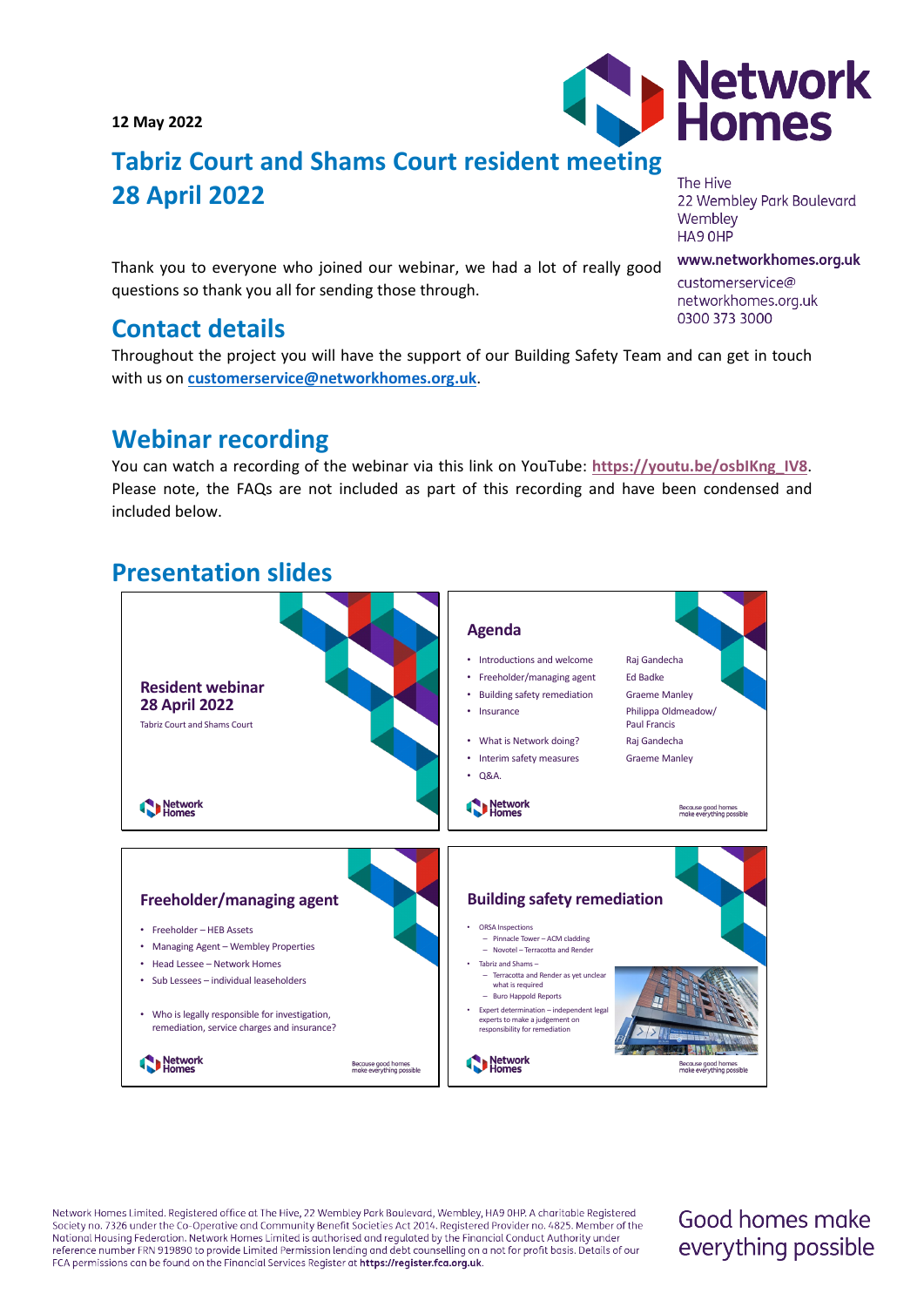

## **Summary of the current position**

We are putting together a paper to present to our board at the end of May, as we recognise the costs are very high. The board are not verifying the charges – that has already happened; the board will make a decision on whether Network Homes is able to support residents financially in this matter.

Once the board have met, we will write to you in June with an update on what has been decided and the accurate insurance figures.

## **FAQs**

We received a huge number of questions from residents both before the webinar on Slido and during the presentation. As such, we have condensed all those questions asked into the ones included below, as there were many which all covered the same questions with a slightly different wording.

## **Remedial works**

### **Does Tabriz Court have cladding?**

From the original external wall investigation (Orsa Report), we understand Tabriz Court has terracotta cladding and render, and Shams Court has render. We have not been provided with a copy of the second external wall investigation (Buro Happold report).

## **What is the earliest that the remedial works could take place? How long is the process expected from planning to completion?**

At this stage it is not possible to give an accurate answer. If HEB, the Building Owner, changes its position and agrees to carry out the remedial work, then it will be able to start and finish sooner.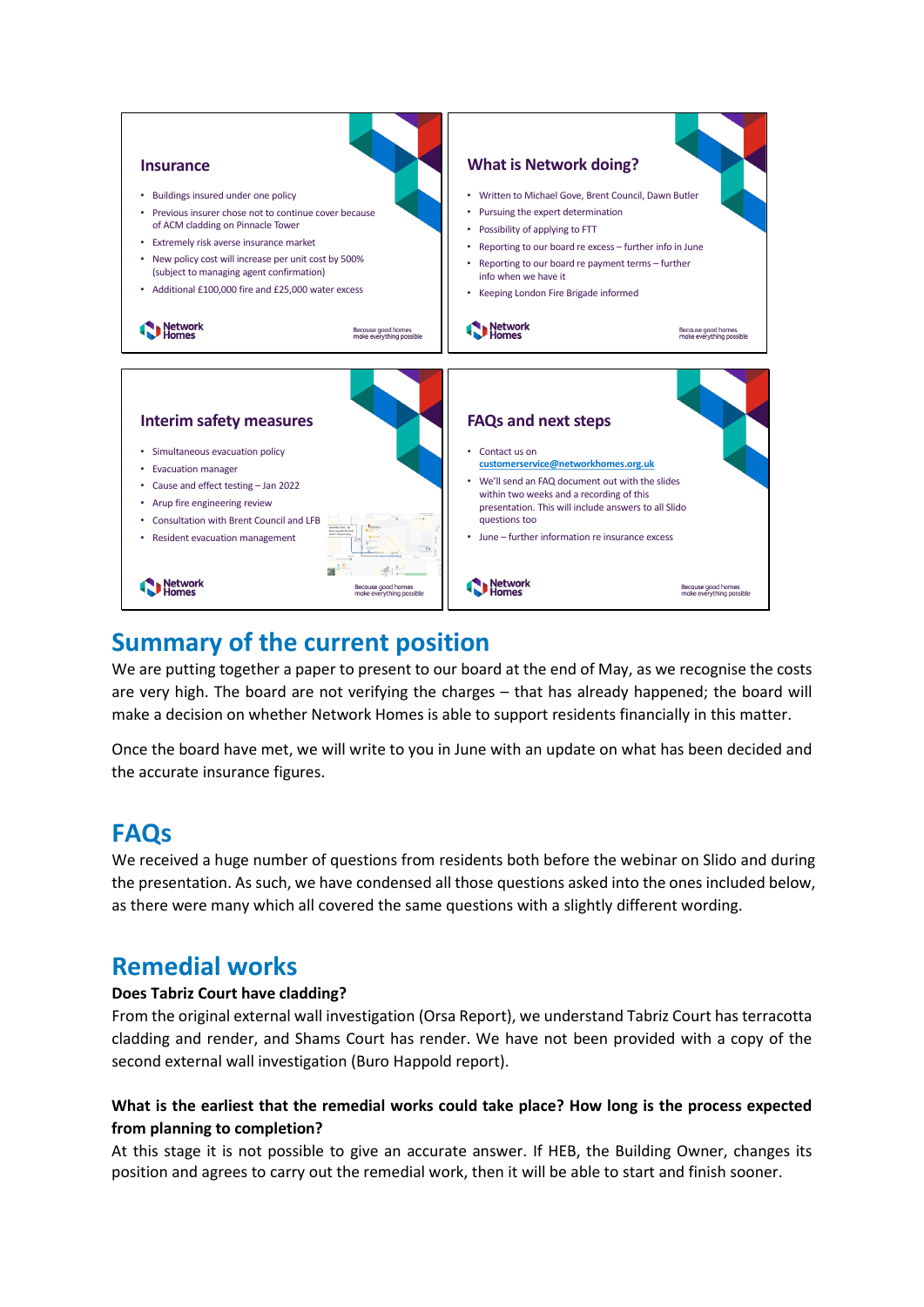If they refuse to carry out the work, we will need to consider taking legal action and/or lobbying the local authority and government. This will increase the programme. We have offered HEB the option of Expert Determination which would reduce this delay considerably, however they have not responded to this offer for several months.

## **Is the legal action between HEB and Network resulting in a delay to the release of the report and the start of works? We are paying for these delays.**

No – HEB's project manager Hycgan has alleged the delay is because Network has refused to pay its share of the cost of the report. This is not correct, and we have concluded HEB is using this as an excuse to hide its real reasons for not disclosing the report. We understand HEB has also refused to disclose it to the local authority and government.

## **Not only are we paying for the costly insurance, but we are also paying for the fire watch while works are delayed. How can we speed up the works taking place?**

Network is working on a plan to move to a 'resident-led evacuation management'. If this is accepted by our fire engineer, we will consult you about this.

#### **Why did they not do inspections of Tabriz and Shams Court?**

Buro Happold has inspected Tabriz and Shams Court.

## **Excess**

## **Please clarify the excess, is this £100k per leaseholder? If so, can this really be considered an adequate insurance for the purpose of mortgages?**

The fire excess is £100k per event. If fire occurs within a leaseholder's flat, affecting that flat only, then that leaseholder's excess is £100k. The equivalent excess for water damage is £25k per event. The excess arrangement is the same for all blocks in the development.

If a single event affects multiple flats the £100k and £25k excesses still apply. This is where the insurance provides protection i.e. if multiple properties or the whole building was affected.

Buildings insurance will be a condition of your mortgage. Please check the requirements of your mortgage arrangement.

### **Regarding the excess, it is £100k per interested party or per unit? So, does HEB have to pay £100k per flat in the tower or just £100k?**

As stated above the excess arrangement is the same for all blocks in the development.

#### **Hi, I am bit unclear on the excess. The excess might be per event, but it is per policy and given this is one policy - how can a flat leaseholder (individual) be charged £100K as excess? This doesn't sound right?**

The excess is per event, not per policy. I acknowledge that it is extremely high, however this is a unique situation and so while it does seem implausible that the excess per fire event is £100k, that is what the policy states.

#### **Is going uninsured worse than having a £100k excess?**

It is most likely one of the terms of your mortgage to have valid insurance on the property. Therefore, your lender could recall your mortgage loan if you did not have insurance.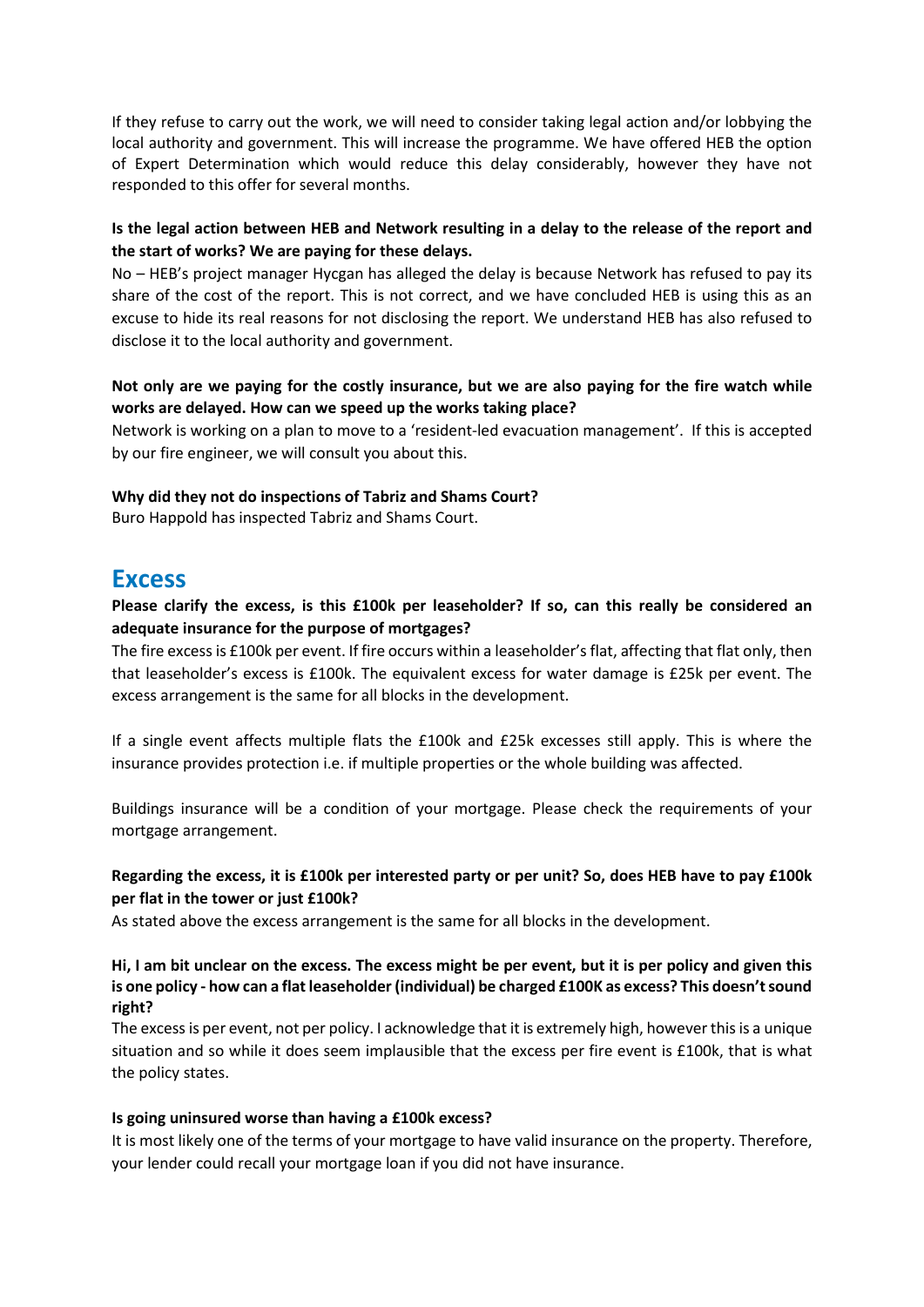#### **Is the water damage excess including water damage from floods and roof leakage etc also?**

Damage from weather is not subject to the excess of £25k, nor is flood damage. This excess is in respect of an escape from an apparatus, pipe or tank.

## **Legal action/further action**

## **Please provide more information on the legal action between HEB and Network. Also, please clarify who is paying the legal costs?**

We have appointed external solicitors as have HEB. We have offered HEB the option of Expert Determination to resolve this – a panel of independent legal experts who will decide on a way forward. This is quick and relatively cheap, however HEB's solicitor has not responded to this offer. At some point we will need to reconsider this and initiate legal proceedings through the courts if they do not respond. This will incur substantial delays and costs on both sides.

#### **Can we make any representations on the tribunal case relating to the service charge?**

You have the right to take your own case directly to the tribunal without Network Homes. If we decide to pursue a formal challenge through the tribunal, we will invite you to be party to the case.

### **Why are you only just 'considering' formal action through the First Tier Tribunal Property Chamber? Last year's £1k+ extra is already unreasonable let alone this.**

The tribunal is only able to rule on specific charges, not the service charges as a whole. If you believe a specific charge or charges are unreasonable, you can challenge them, but you must provide reasons why. The judge will consider your case and issue a determination. Up until this point, we did not believe the charges to be unreasonable based on the evidence of expenditure provided.

### **When is the deadline date for HEB to respond to the Expert Determination, and can you clarify what the legal next steps you plan to take are please?**

The date we have given HEB's solicitors to respond has now passed. We have chased them several times and are now looking into what the next steps are.

### **Does Network have a 'collateral warranty' from developer after the purchase of Shams Court? This would allow a claim against the developer for building defects.**

The legal advice that we have received is that we do not have a strong case against the developer, HEB Assets, because of the way the contracts were written. We have put in a claim on behalf of leaseholders under the Structural Premier Guarantee Warranty.

Our best route of cost recovery is through the government's Building Safety Fund. However, to succeed in this, HEB needs to accept the responsibilities it has as our landlord and make an application to the Building Safety Fund.

#### **Can we remove Pinnacle Tower from our deed? Can you separate deeds for all buildings respectively? This could possibly reduce insurance of Tabriz and Shams.**

This is something we looked into and, because of the integrated nature of the development with one heating system and one car park, this could create further legal complexities which would make the existing situation worse.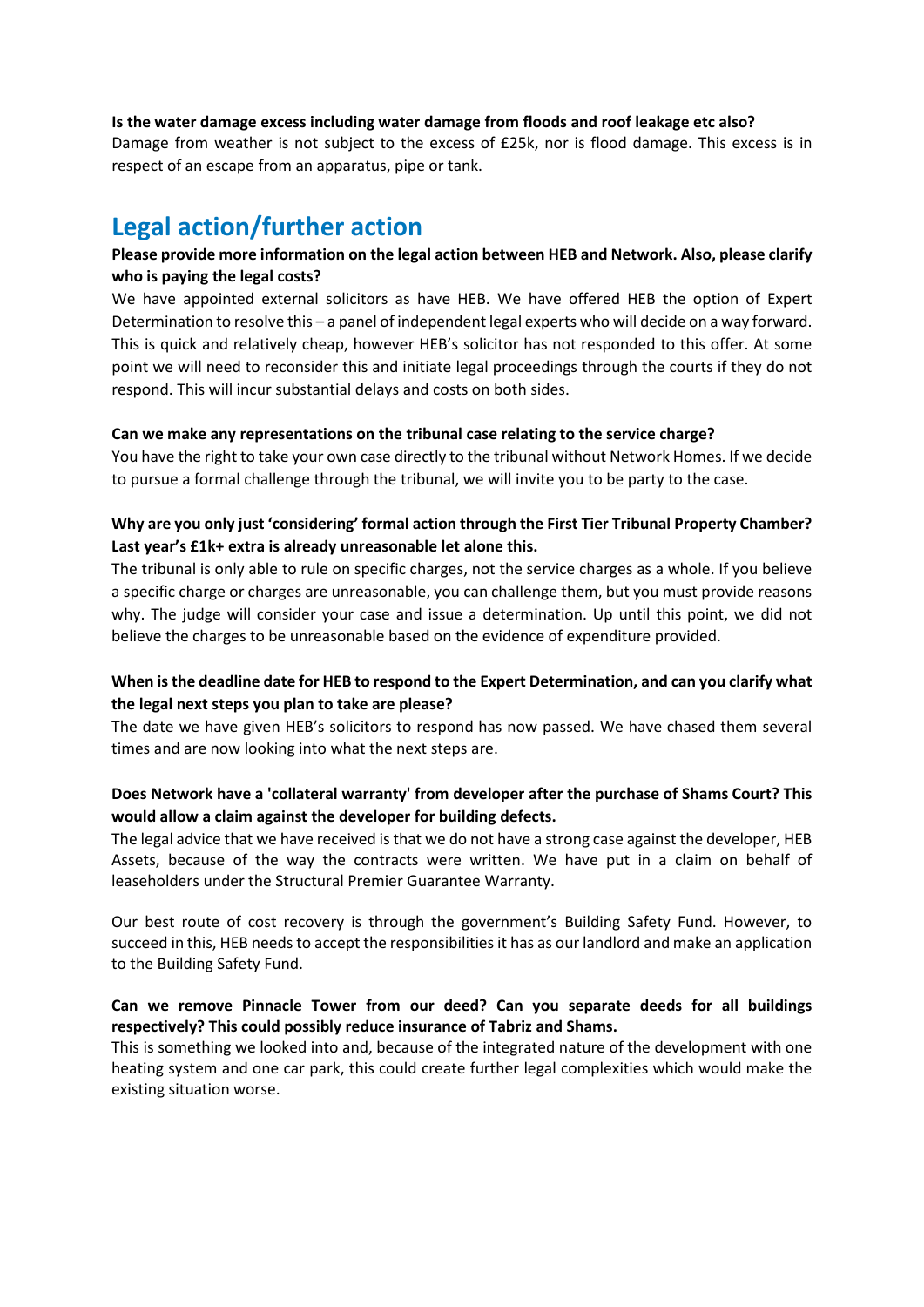## **HEB**

#### **Are the managing agent and HEB connected somehow through family/business links?**

We believe that there are links between the managing agent and freeholder through one individual, Mr Akbarry. We do not know if there is a family connection.

#### **Are either the new or previous insurers connected to HEB?**

We don't believe either of the insurers are connected to HEB. This is not an issue which is solely affecting Tabriz and Shams. We have two other blocks where the insurance is set to increase by 500% and 600% and there are countless examples across the industry of similar increases.

#### **Who is the developer that built Shams Court and Tabriz Court?**

Tabriz and Shams Court were developed by London Prestige Developments (now called HEB Assets) and the Project Manager for the works was Hycgan.

### **Is Network aware that HEB is seeking planning permission from Brent to expand on existing buildings as well as building more blocks?**

We are aware there is an active planning application for this site. The consultation period for the planning application is now closed. However, we have informed Brent Council of the situation at Tabriz and Shams, and of our views on the Planning Application.

## **Can you report HEB to Brent Planning Permission to notify of current failures to address cladding? Threat of application rejection will make HEB act now.**

The consultation period for the planning application is now closed. However, as stated above, we have informed Brent Council of the situation at Tabriz and Shams.

## **Can the publicised list naming HEB as one of the organisations which have not yet started remediations PLEASE be shared with Brent planning application 21/2130?**

Brent Council is aware of the list and is having separate meetings with HEB and DLUHC. We are not a party to these meetings and so cannot advise on the matters discussed.

### **HEB Assets are applying for planning permission to develop behind Shams Court. With their present position, Brent should be refusing them planning permission surely?** See comments above.

**Have specifically the planning team at Brent been notified of HEB being on the list? I know that 'Brent' have been notified but the planning team specifically as they plan to build a massive development neighbouring our buildings.** 

We have not advised the Planning Team, although we have advised a senior manager in Brent Council.

#### **If HEB/Mr Hasibullah Akabary [Director of HEB Assets] does not care about existing homes, can we please make sure we have his planning application for the proposed new blocks behind Shams Court rejected? This will hurt him financially and force action to remediate Pinnacle if he wants to apply for permission again.**

We have done what we can to bring this matter to Brent Council's attention. If you also want to take similar action it may be better to raise this with your local councillor, who will be able to investigate the matter and get back to you.

#### **Does HEB have the money to replace the cladding?**

HEB owns Pinnacle Tower and so yes, HEB does have the money to replace the cladding.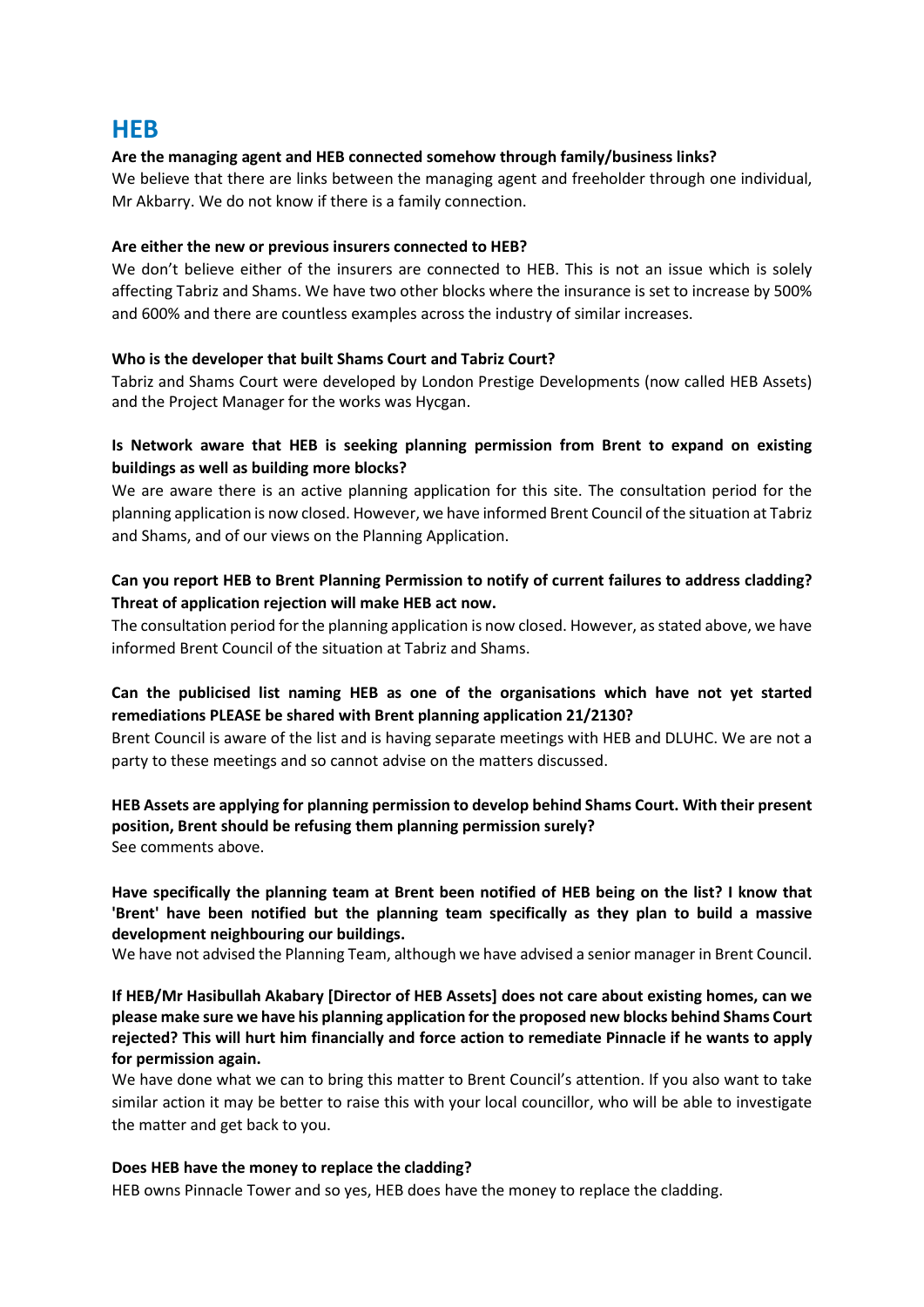**HEB Assets was incorporated in 2019 and filed dormant accounts in December 2021. HEB Assets doesn't appear to have money looking at the dormant account company house filings at Companies House online. Is there any point dealing with HEB Assets and taking legal proceedings against them if they filed dormant accounts and appear to have no money to do the works? Shouldn't we deal with and sue the director of HEB Assets Mr Hasibullah Akabary in his personal capacity as director? HEB Assets could strike off the company at any time. No point wasting time suing a company that has no money.**

We have done similar due diligence into HEB Assets. As stated above they own Pinnacle Tower which is a valuable asset. We have taken legal advice on this point.

## **Costs/payments**

**In January housing minister Michael Gove told the House of Commons that "no leaseholder living in a building above 11 meters will ever face any costs for fixing dangerous cladding. They are blameless and it is morally wrong that they should be asked to pay for the price." So, my question is why has this been put on us? Surely the insurance is part of the 'any costs'?**

The government's position on building safety costs has changed several times this year already. While Michael Gove did say the above in parliament, the Building Safety Bill now includes caps for building safety costs per leaseholder of £15,000 for properties in London worth up to £1m. So the government has included in their legislation, the provision for leaseholders to be charged. In our experience (and potentially across the industry) increased insurance has not been included as part of building safety funding from government or industry, similar to how waking watches have also not been included.

If insurance is included in the £15,000 cap, we will of course comply with this. It has not yet been confirmed whether that is the case or not.

Under the terms of your lease, you are responsible for contributing to insurance costs.

**A letter reported by BBC Newsnight from Chief Secretary to the Treasury Simon Clarke to Mr Gove from January said "You may use a high-level 'threat' of tax or legal solutions in discussions with developers as a means to obtaining voluntary contributions from them." It read: "I am pleased to see that you acknowledge the principle that the taxpayer should not be on the hook for further costs of remediation." My questions are then - why 'in the meantime' are we (as leaseholders) left with the bill? Why isn't Network Homes footing the bill until HEB are taxed or legally solved in this situation?**

As above, under the terms of your lease, you are responsible for contributing to insurance costs. Network is responsible for the tenanted share of insurance costs.

### **What happens if we are unable to afford the new insurance cost?**

We will keep you informed of government guidance on these charges but currently they have advised that they do not consider them to be a remediation cost. They may form part of the capped costs, but we do not know yet. If they are to be included in the overall capping, then you may be eligible for our credit scheme, with extended payment terms depending on the final amount.

### **Is there any financial support we can apply for to help pay these costs?**

We're currently looking at ways that we could offer financial support to help pay these costs. We're looking first at the excess issue as this is more pressing. It may be that we are able to offer interest free credit for these charges – **but this has not been agreed and may not be possible.** We will write and let you know when we have further information.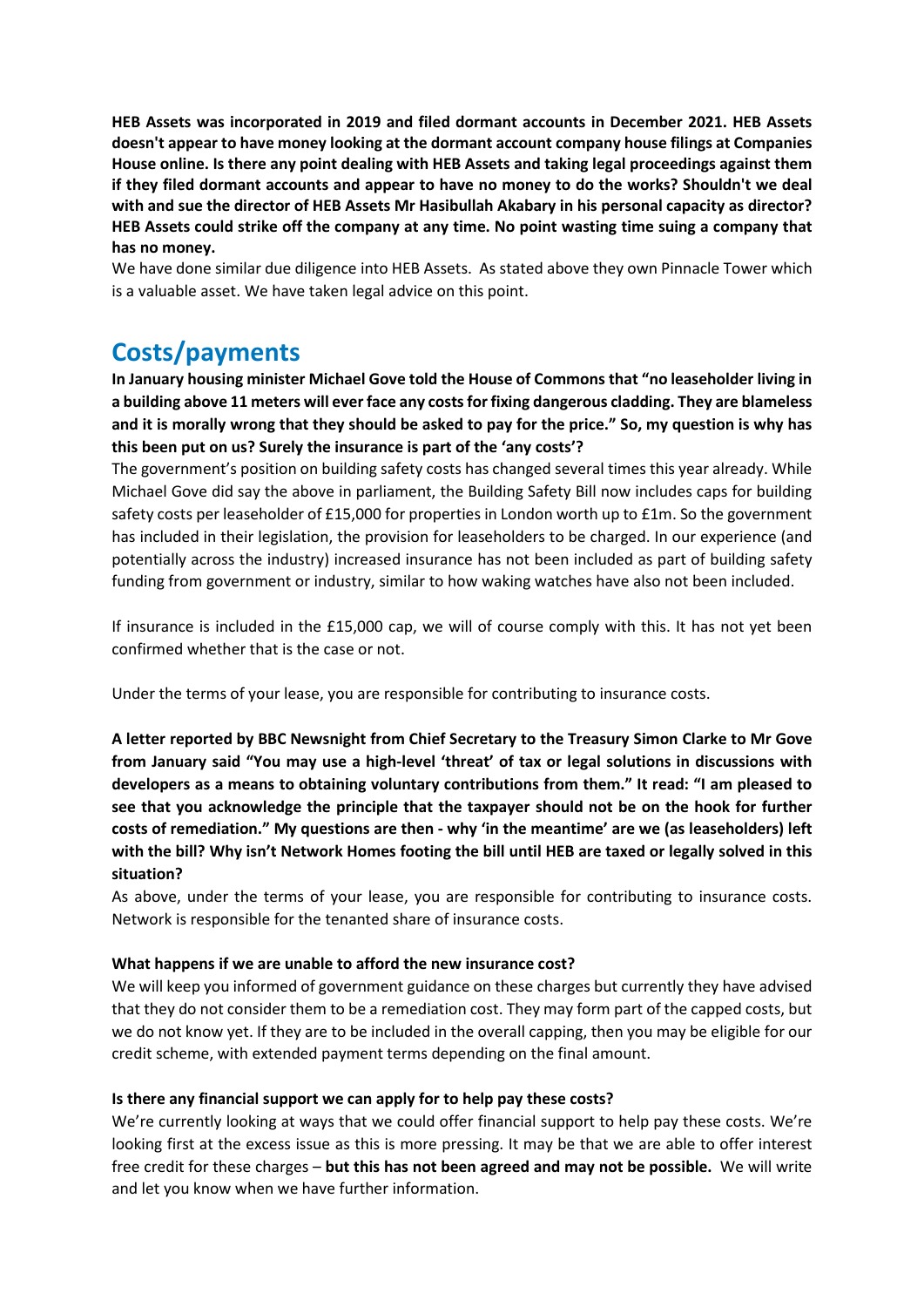#### **Please clarify the cost of insurance per leaseholder.**

We are putting together a paper to present to our board at the end of May, as we recognise the costs are very high. The board are not verifying the charges – that has already happened – the board will make a decision on whether Network Homes is able to support residents financially in this matter. Once the board have met, we will write to you in June with an update on what has been decided and any accurate insurance figures.

## **Does Network Homes feel comfortable with residents becoming possibly bankrupt and/or mentally unwell in the meantime?**

We do not feel comfortable with the position as it is, that is why we are trying multiple options to change the situation. We're trying to compel the managing agent and freeholder to get on with the remediation work and we're lobbying the government to try and improve the situation across the sector. We're trying to exhaust all possible options to resolve this situation for residents.

Please do reach out to your family, friends or mental health providers if you are struggling. We list some options on our website here: **<https://www.networkhomes.org.uk/buildingsafetyresources/>**. The resident-led End Our Cladding Scandal website also lists some useful organisations: **<https://endourcladdingscandal.org/getsupport/>**.

#### **Are there options for the decant / buy out of properties if the insurance cost is unaffordable?**

We do have a buy back policy and you are able to apply to us so we can consider buying back your property. We want to be very clear here though and give you realistic expectations. The circumstances in which we do buy back properties are extremely limited. In our previous decisions, being affected by building safety issues or costs have not been seen as sufficient grounds to authorise a buy back. Circumstances must be exceptional – if all leaseholders in your block are affected by an issue, then it would most likely not be considered exceptional.

All buy back decisions are made by our Strategic Risk panel consisting of members of our Executive and Senior Management team.

#### **Would you buy back at market rate?**

As above, the circumstances in which we do buy back properties are extremely limited. If we were to buy back a property, we would get an independent valuation to assess a fair value for the property.

### **Are we effectively stuck and not able to sell our properties due to a) no access to EWS1 information and b) finalised charges on accounts end in September 2023?**

There has been a change to EWS1 form guidance announced at the end of March. This means that once you have a programme start and end date, costed plan and an A3 or B2 rated EWS1 form, there are some lenders who may be willing to lend on a property. An A3 or B2 rated EWS1 forms means that remediation work is required to the building. So once a plan is in place, you may be able to sell. However, we must be realistic with the situation at your building, and you are still quite a long way off from that point. Once we have the above, the cost implications will be known, and you may be able to sell. If there is still an increased insurance cost, you should declare this to your solicitor.

#### **Why does the board need to verify the charges?**

The Network Homes board does not need to verify the charges – we've now met with the managing agent to confirm them. What the Network Homes board will decide on is if we are going to charge residents the full increase and/or if we are able to take on some of the burden.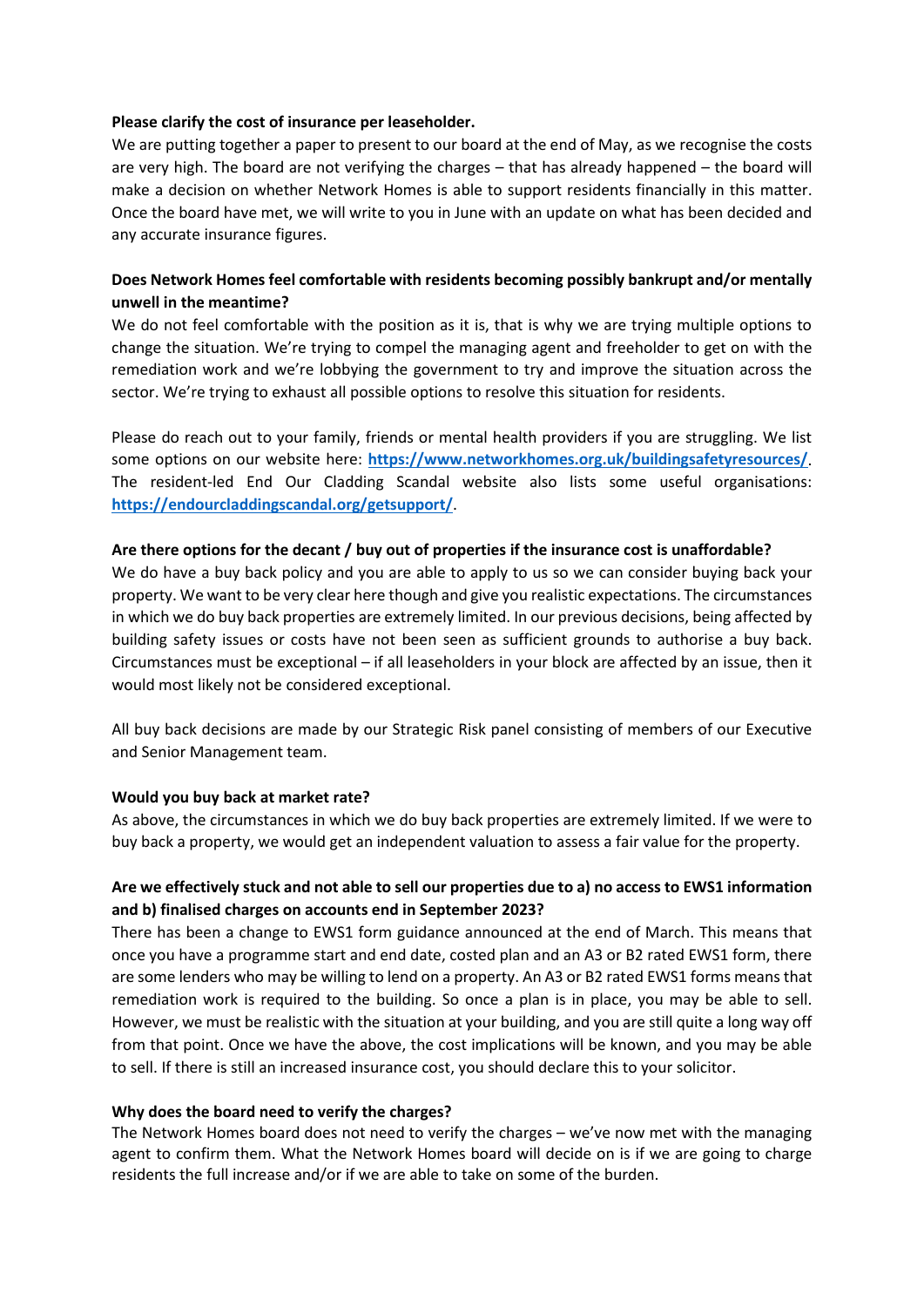#### **Why should we get into debt over this?**

We're doing what we can to avoid this. However, as we aren't the freeholder or managing agent, we're not able to obtain our own insurance or set service charge levels. We're still waiting on a decision from our board on whether we will recover the cost of the increase. If that is what they decide, we will support you in putting a payment plan into place.

#### **As we are shared ownership, I assume we are not responsible for the full insurance increase and that it will be proportioned according to our % share. It would be incredibly unfair of you to expect us to pay 100% if we do not own 100%.**

You will pay the amount stated in your lease – this normally means you will cover 100% of service charges. The Building Safety Act does offer provision for shared owners to pay only their share for non-cladding related remediation costs, but we're not aware of any provision for insurance payments. If the government does state in the future that insurance costs are also included in the Act's provisions, then we will only charge shared owners for their share.

#### **We don't have several thousand pounds extra to pay for the insurance. Shouldn't Network Homes and HEB Assets foot the additional cost as the increase is not caused by leaseholders but caused by the dispute between the Freeholder and head landlord (Network Homes)?**

We are pushing for the freeholder to carry out their legal duties, as directed by government guidance released since Grenfell. We are pushing them to proceed and they have failed to do so. We are not delaying the process, we are trying to get the best outcome for ourselves and residents, based on the accurate legal position.

#### **How much extra per year per leaseholder are we talking about approximately? 7k ,21k, 28k, 35k, 50k or more? Please provide a rough figure so we know how much debt you are trying to attach to us. It's unreasonable to just say several thousand and not say how much.**

We'll send you accurate annual insurance costs once we've had feedback from our board. We expect this to be in June. I can confirm that the highest amount in the list of new charges is around £5,000.

### **The insurance increase should be reasonable. The increase is not reasonable and law allows leaseholders to challenge unreasonable increases. How do we challenge the increase?**

You are able to take the managing agent to the First Tier Tribunal (Property Chamber) to dispute the charges. If you do decide you would like to do this, we would like to work with you.

#### **Is it just a 500% increase? On the letter it was more like 700%.**

The figures we shared in the letter represent the policy cost for the whole development. The specific costs we have seen from the managing agent for Network Homes properties (not including the other buildings or commercial properties) represent a circa 500% increase. We will share specific costs with you in June once our board has made a decision on whether we can offer financial support.

## **Communicating with you**

### **The letter you sent was dated the 14th April and the policy was active on 15th April, why weren't we given any advance notice of this change?**

We were notified of this insurance increase on 23 March 2022 and first we began to see if this was something we could influence or change. We needed to check these costs were legitimate and meet with Wembley Properties to determine how they have reached these costs. Once we had done this, we then wrote to you before the policy started. We also wanted to ensure that our letter was as clear as possible and prepare for this webinar, so we took some time to prepare our communications.